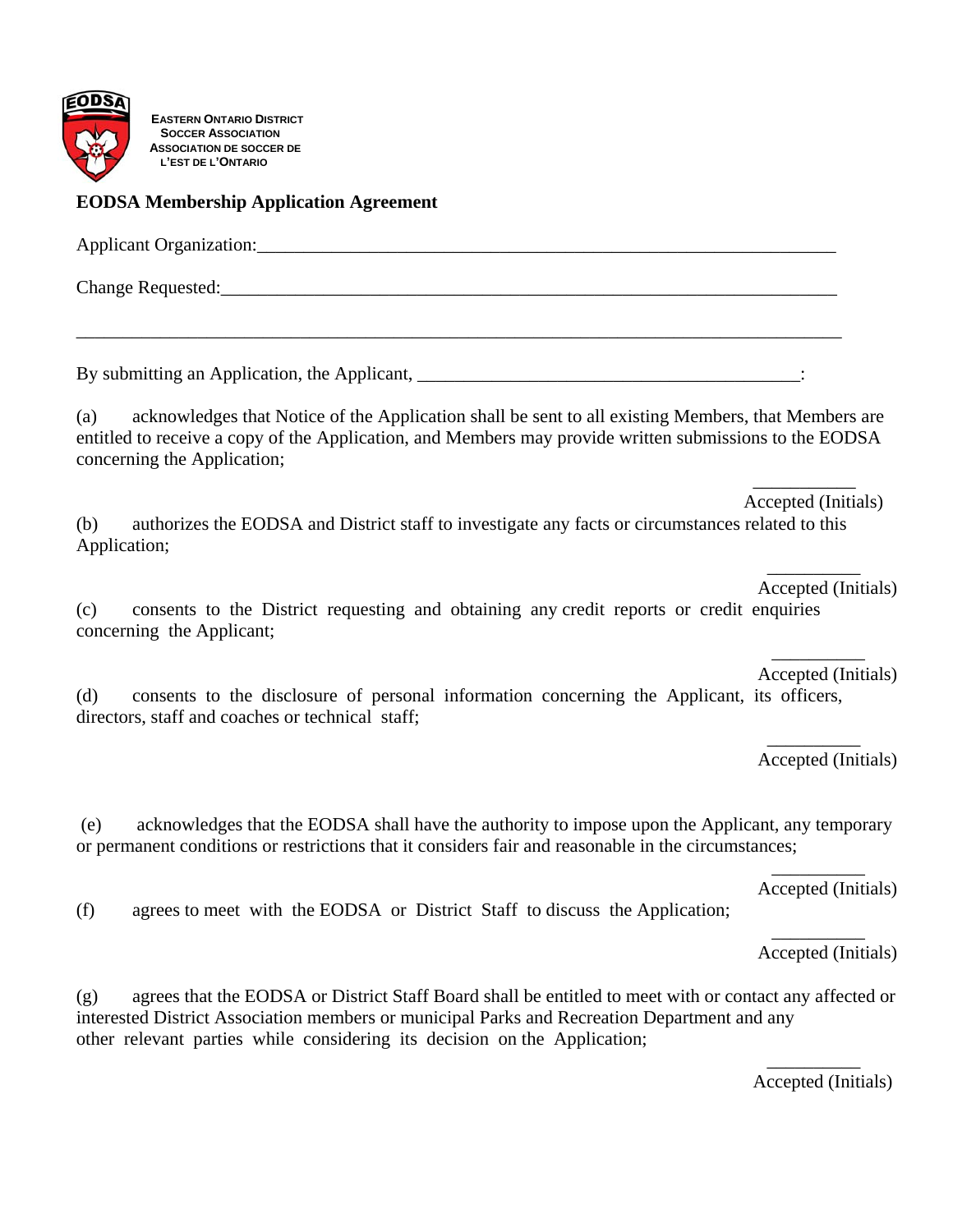Application, the materials and submissions presented by the Applicant, any submissions received from existing Members concerning the Application, any facts, documents or findings resulting from any District investigation, any other information that it considers relevant to the Application, and any recommendation from any membership committee, as the case may be;  $\mathcal{L}_\mathcal{L}$  , we can also the contract of the contract of the contract of the contract of the contract of the contract of the contract of the contract of the contract of the contract of the contract of the contract of Accepted (Initials)

Acknowledges that the EODSA shall be authorized and entitled to consider whether or not, in its sole and exclusive discretion, acting reasonably:

(h) acknowledges that in making its decision, the EODSA Board shall be entitled to consider the

(1) the Application and the Applicant's supporting documents and submissions establish a fair and reasonable plan for operating a new soccer organization within the District;  $\mathcal{L}_\mathcal{L}$  , which is a set of the set of the set of the set of the set of the set of the set of the set of the set of the set of the set of the set of the set of the set of the set of the set of the set of the set of

Accepted (Initials)

(2) the approval of the Application will not have any material adverse effect on any existing Clubs;

 $\frac{1}{2}$  , and the set of  $\frac{1}{2}$  , and the set of  $\frac{1}{2}$ Accepted (Initials)

(3) there are not any reasonable temporary or permanent conditions or restrictions that the District could impose, that would alleviate any anticipated adverse effect on any existing Clubs;

 $\mathcal{L}_\mathcal{L}$  , which is a set of the set of the set of the set of the set of the set of the set of the set of the set of the set of the set of the set of the set of the set of the set of the set of the set of the set of Accepted (Initials)

4) there is sufficient demand within the community for the establishment of a new soccer organization within the District;

 $\mathcal{L}_\mathcal{L}$  , we can also assume that the contract of the contract of the contract of the contract of the contract of the contract of the contract of the contract of the contract of the contract of the contract of the Accepted (Initials)

(4) there are rational grounds to accommodate the Applicant within the District;

 $\mathcal{L}_\mathcal{L}$  , we can also the contract of the contract of the contract of the contract of the contract of the contract of the contract of the contract of the contract of the contract of the contract of the contract of Accepted (Initials)

(5) the Applicant's technical plan and the qualifications of its coaches and technical staff is reasonably satisfactory and will promote the development of players, coaches, and referees, as the case may be;

 $\mathcal{L}_\mathcal{L}$  , which is a set of the set of the set of the set of the set of the set of the set of the set of the set of the set of the set of the set of the set of the set of the set of the set of the set of the set of Accepted (Initials)

(6) the discipline record of the Applicant's officers, directors, staff and coaches or technical staff is reasonably satisfactory and does not raise concerns regarding whether or not the Applicant will comply with all OSA and EODSA Policies and Procedures and Published Rules & Regulations;

 $\mathcal{L}_\mathcal{L}$  , we can also assume that the contract of  $\mathcal{L}_\mathcal{L}$  , we can also assume that the contract of  $\mathcal{L}_\mathcal{L}$ Accepted (Initials)